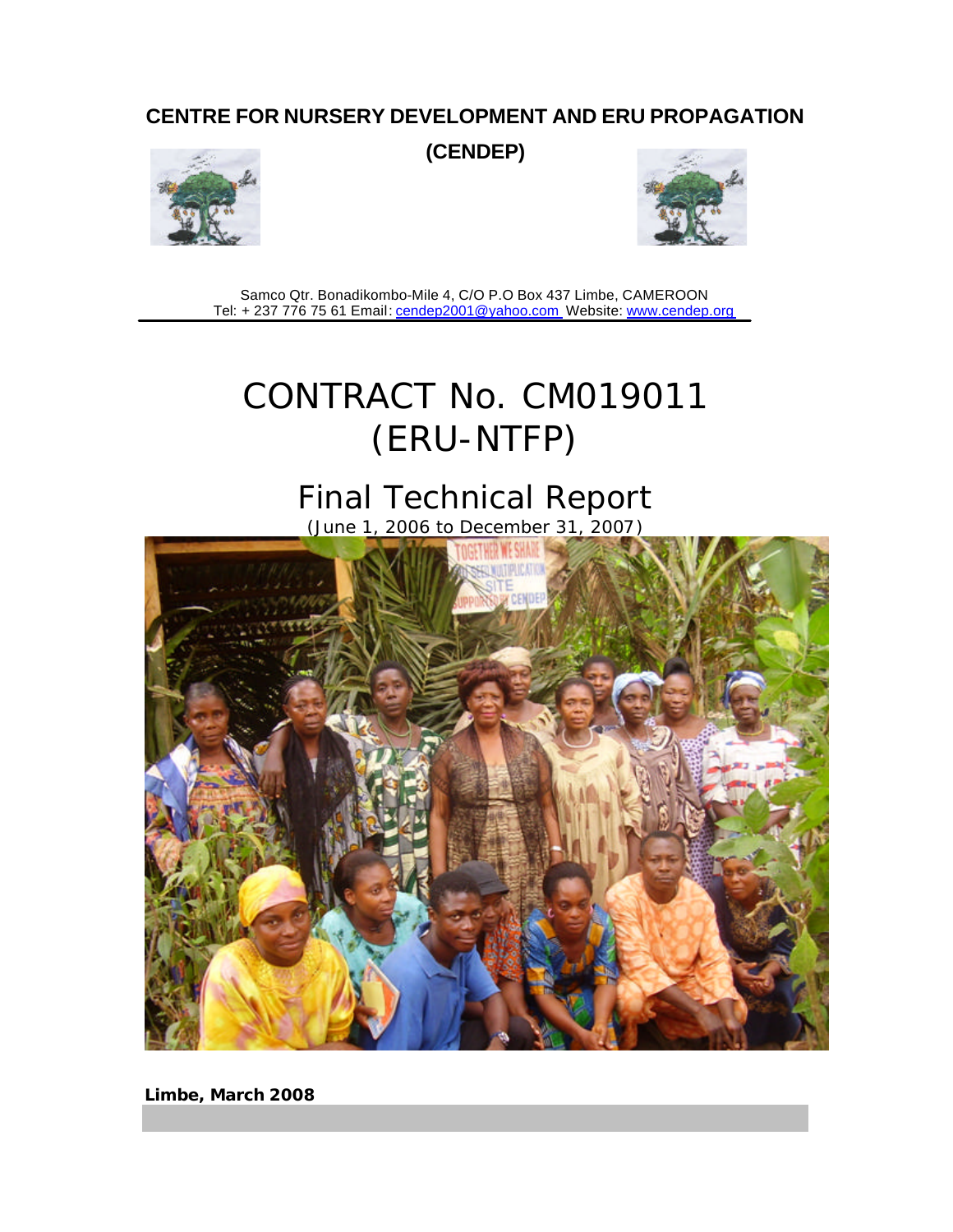| Table of contents                          |                 |
|--------------------------------------------|-----------------|
| I. PROJECT IDENTIFICATION 2.               |                 |
| II. INTRODUCTION 3-                        |                 |
|                                            | $\sim$ $-4$ $-$ |
|                                            |                 |
|                                            |                 |
|                                            |                 |
| <u>IV. IMPLEMENTATION 5-</u>               |                 |
|                                            |                 |
|                                            |                 |
|                                            | $\frac{15}{2}$  |
| VII. DIFFICULTIES <b>WARDEN CONTROL</b>    | $\sim$ 16       |
| VIII. EFFECT OF THE PROJECT ON CENDEP 17   |                 |
| <u>IX. CONCLUDING REMARKS</u> 18           |                 |
| <b>BUDGET AND EXPENDITURE</b><br><u>X.</u> | 19              |
| <b>EXPENDITURE PER CATEGORY</b><br>XI.     | 20              |
|                                            |                 |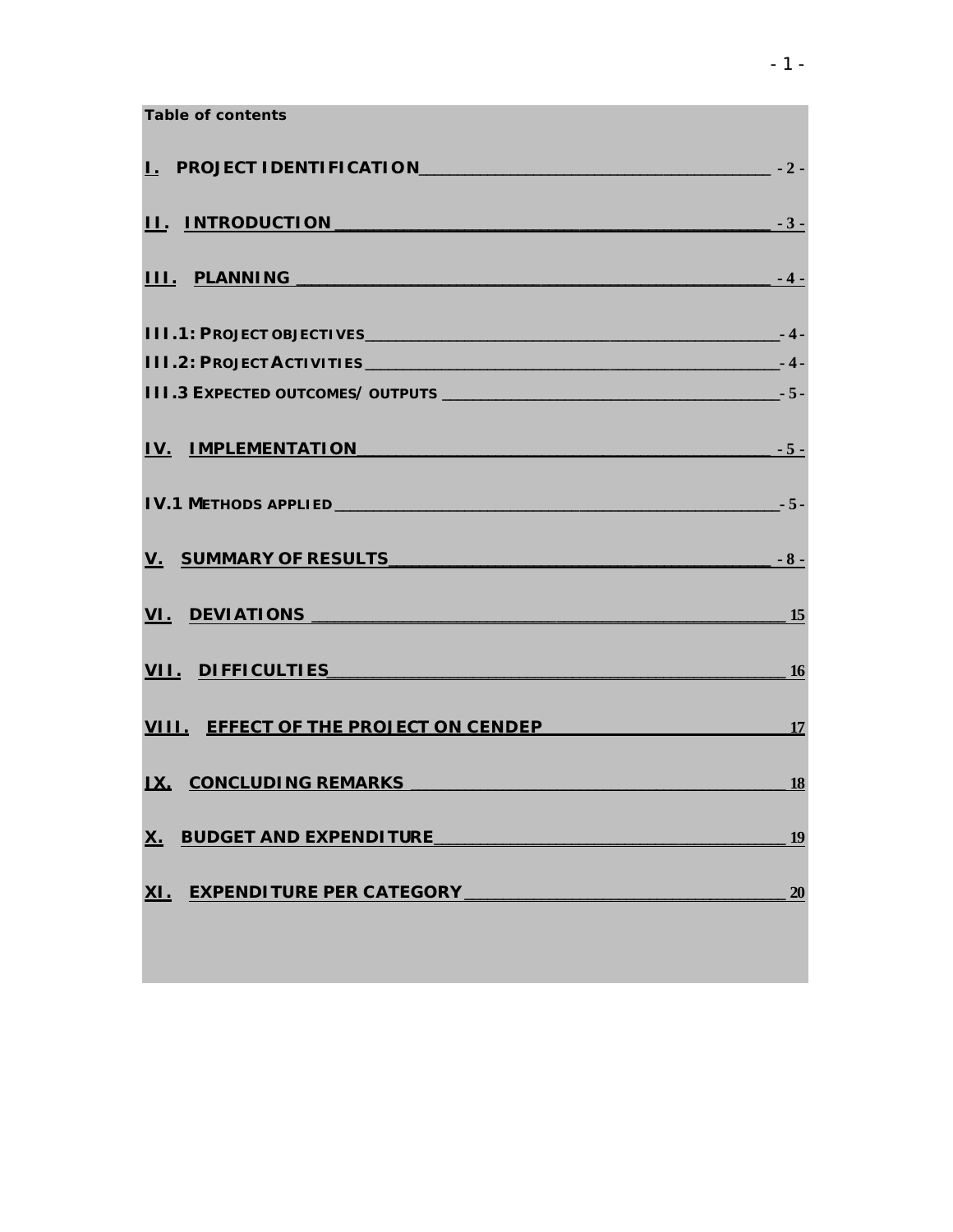**Implementing organization:** CENTRE FOR NURSERY DEVELOPMENT AND ERU PROPAGATION

| <b>Contact person:</b> | YOUNDJIE KOLEOKO GABRIEL          |
|------------------------|-----------------------------------|
| E-mail address:        | cendep2001@yahoo.com              |
| Website:               | www.cendep.org                    |
| Tel:                   | + 237 776 75 61 or +237 762 72 17 |
| <b>Address</b>         | Samco Quarter Bonadikombo-Mile 4, |
|                        | C/O P.O Box 437 Limbe, Cameroon.  |

| Contract number:      | CM019011                                   |
|-----------------------|--------------------------------------------|
| Contract name:        | ERU-NTFP                                   |
| <b>Project Title:</b> | Cultivation And Sustainable Management Of  |
|                       | Eru (Gnetum spp) In The Buffer Zone Of The |

**Project Duration:** 18 months **Amount granted in Euro:** €56000

Korup National Park

**Report type: Technical Report Stage:** Final Report

**Reporting Period:** June 1, 2006 to December 31, 2007

**Position** Chief Executive Officer **Date:** March 2008

**Report submitted by Separate Account Account Account Account Account Account Account Account Account Account Account Account Account Account Account Account Account Account Account Account Account Account Account Account**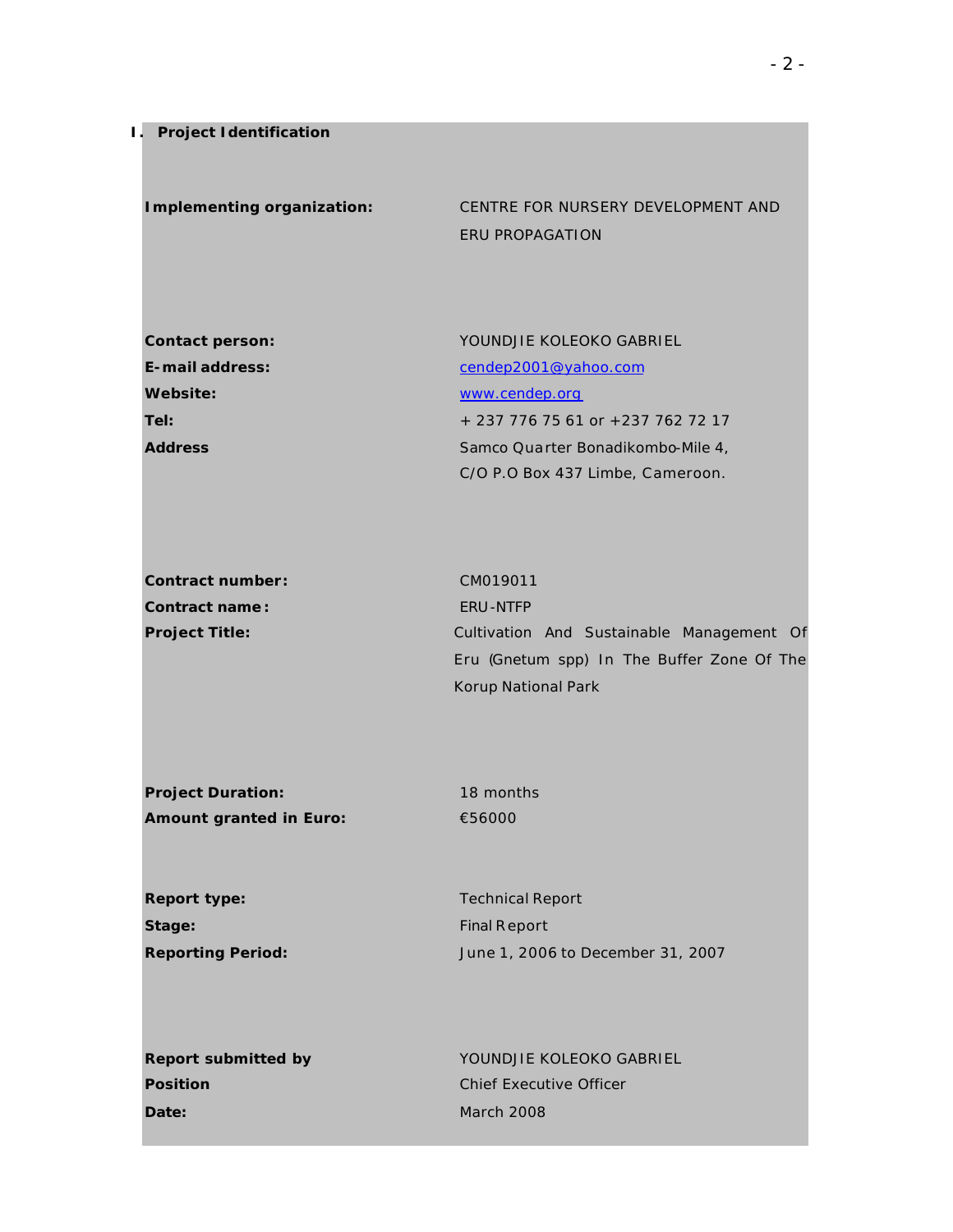## **II. Introduction**

This project centred on the production and marketing of *Gnetum spp* (Eru), a highly priced and harvested Non-Timber Forest Product in the forest regions of Cameroon. Because of free access and high demand, wild stocks are disappearing from the forests in Anglophone Cameroon shifting the harvesters to the Francophone part of the country where the forest vegetable is still found in commercial quantities. In order to conserve this vegetable, the Limbe Botanic Garden researched and developed sustainable ways of cultivatin g it for both income generation and biodiversity conservation purposes. In addition the LBG made the following outstanding advances in the domestication and conservation of eru:

- $\triangleright$  the establishment of experimental/demonstration farms;
- $\triangleright$  the organisation and taining of farmers and extension workers on how to cultivate eru;
- $\triangleright$  the production of an eru cultivation manual and
- $\triangleright$  the establishment of a gene bank.

As a result of the training, individual farmers now cultivate eru in their farms with satisfactory results. However, what is produced or harvested is fed into the local restaurants and individual consumers. Despite the potential of eru in improving livelihoods in the rural areas market entry remained limited due to high capital, lack of information, perishable nature of the product and transportation difficulties, which often resulted in increased price risks.

CENDEP, a community based organization in Limbe, Cameroon has the know-how and technical capacity to extend eru domestication techniques to farmers. However, despite growing demand from women's groups for training and assistance, a lack of funds has limited the ability of CENDEP to extend the eru domestication model to willing farmers. In June 2006 ICCO addressed the difficulties of CENDEP and the women groups through a grant to train 150 farmers in 5 communities in the Buffer Zone of the Korup National Park (KNP).

The purpose of the project was to assist local farmers to contribute to forest conservation and improve their livelihoods by diversifying their production through the introduction of a high value NTFP into their farming system.

This report presents the results achieved at the end of the project as well as the challenges and recommended actions necessary to take the process to a logical end.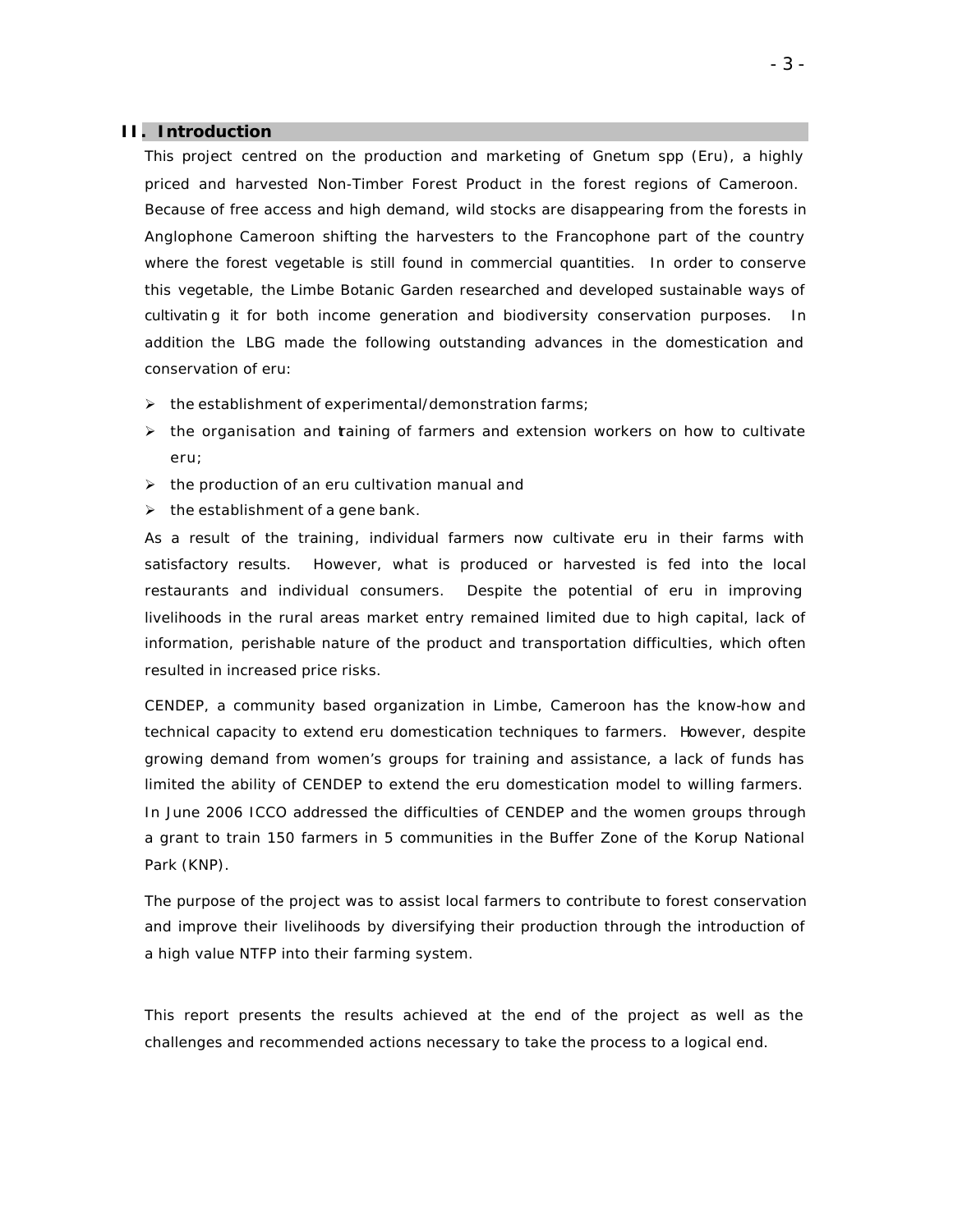## **III. Planning**

The planned project objectives, activities and expected outputs were:

#### **III.1: Project objectives**

The planned objectives of the project were to:

- 1 . Sensitize at least 150 farmers in 5 villages through village meetings;
- 2 . Create 5 farmer groups to champion the domestication, marketing and sustainable management of eru in the b uffer zone of the Korup National Park;
- 3 . Build the capacity of 150 farmers, 4 Agricultural Extension Workers (AEWs) and local NGOs on the production and marketing of eru through the organisation of 5 village training workshops and technical support visits;
- 4. Establish and manage 5 village nurseries;
- 5 . Establish 5 pilot community/demonstration farms;
- 6 . Assist trainees to establish their individual eru farms;
- 7 . Assist trainees in the processing and marketing of eru harvested from the wild and/or farms.
- 8. Increase the post harvest life of eru through post harvest treatment;
- 9 . Assist trainees in the sustainable management of wild stocks (enrichment planting, sustainable exploitation)

## **III.2: Project Activities**

To attain the project objectives, the following main activities were planned:

- 1 . Valuation of the eru market in the South West Province of Cameroon
- 2. Selection and sensitization of the project beneficiaries
- 3 . Organization of technical training workshops on eru domestication
- 4 . Establishment and management of seed multiplication farms
- 5 . Technical support visits
- 6 . Establishment of individual farms
- 7 . Establishment of an eru processing unit
- 8 . Processing and marketing of eru
- 9 . Training of farmers on processing and marke ting of eru
- 10.Organization of farmers into producer and harvesters' groups/unions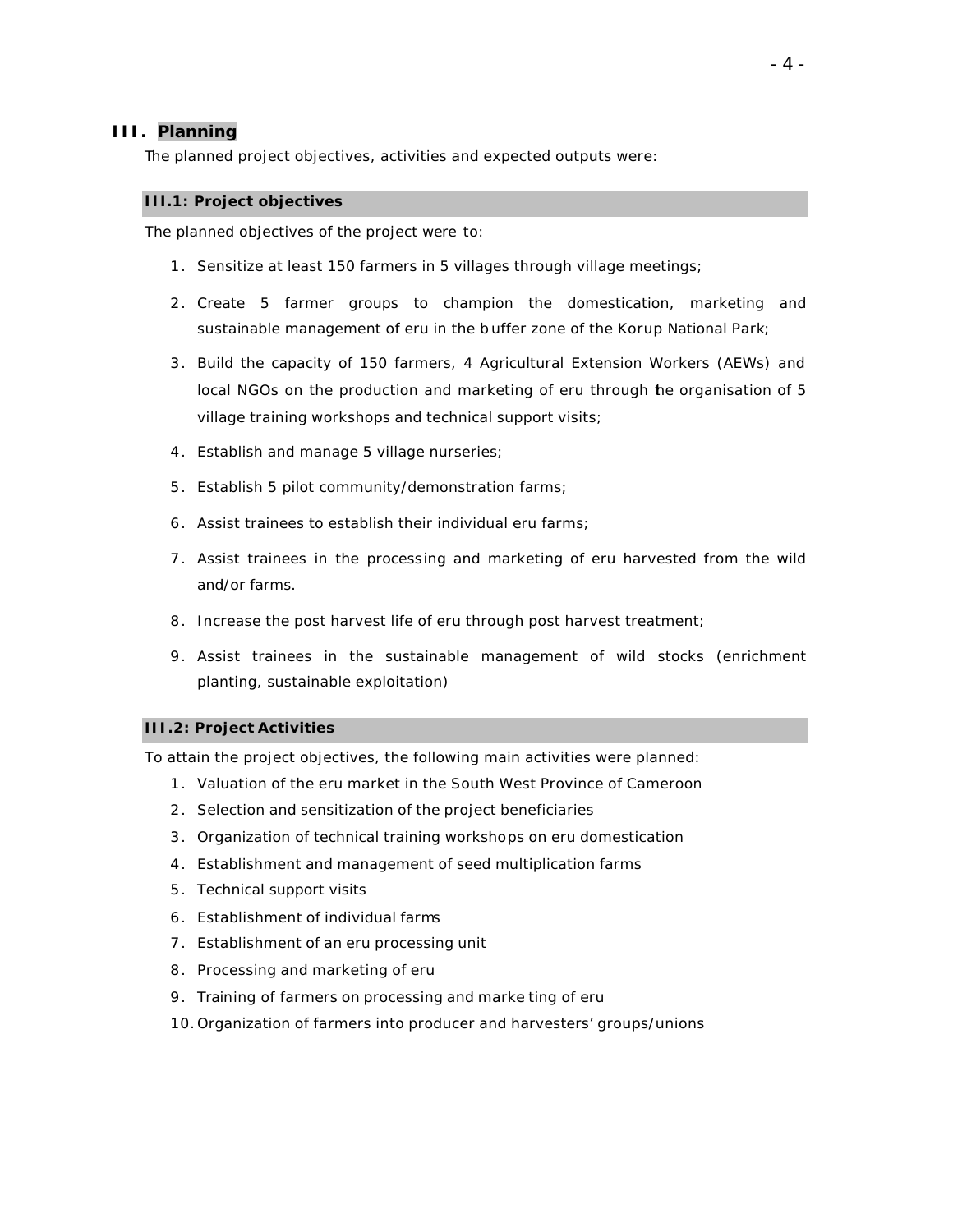#### **III.3 Expected outcomes/outputs**

The expected outcomes of the project were:

- 1 . The population of the K orup National Park area and its environs is aware and participate in project activities
- 2 . Rapid market appraisal findings are disseminated for informed decision making
- 3 . Farmers acquire knowledge and skills on eru cultivation
- 4 . Functional producer and harvester groups/unions are put in place.
- 5 . Seed banks are available for seed multiplication and distribution
- 6 . Farmers adopt the cultivation of eru
- 7 . Farmers gain and apply the skills of improving the market value and profitability of eru
- 8 . Farmers gain greater income from the eru trade
- 9 . Eru in the KNP support zone is exploited in a sustainable way

#### **IV. Implementation**

The activities that were implemented as well as the way they were carried are presented below.

#### **IV.1 Methods applied**

In order to achieve the objectives mentioned above, the following activities were carried.

#### **IV.1.1 Market analysis**

The project began with a rapid market appraisal on eru to see how a thrust in production could be translated into financial and social gain. The appraisal was conducted by a sixman multi-disciplinary team including a consultant and five CENDEP staff. Tools used in the survey included review of secondary data, direct observation, semi-structured interviews and focus group discussions. A concise checklist of semi-structured questions was developed and used during interviews. Review of secondary data was carried out prior to field visits to designated sites. A test run of the semi -structured questions developed was carried out, followed by a debriefing session to analyze the results before staff went out to the field. Regular team debriefing sessions were held during field appraisal for reporting, preliminary data analysis and planning.

Urban, rural and border markets were earmarked and visited during the survey. The survey included semi -structured interviews with individuals at different levels of the market chain. In addition, one focus group meeting involving a village chief and 15 female eru small scale harvesters was also held. Findings of the market analysis are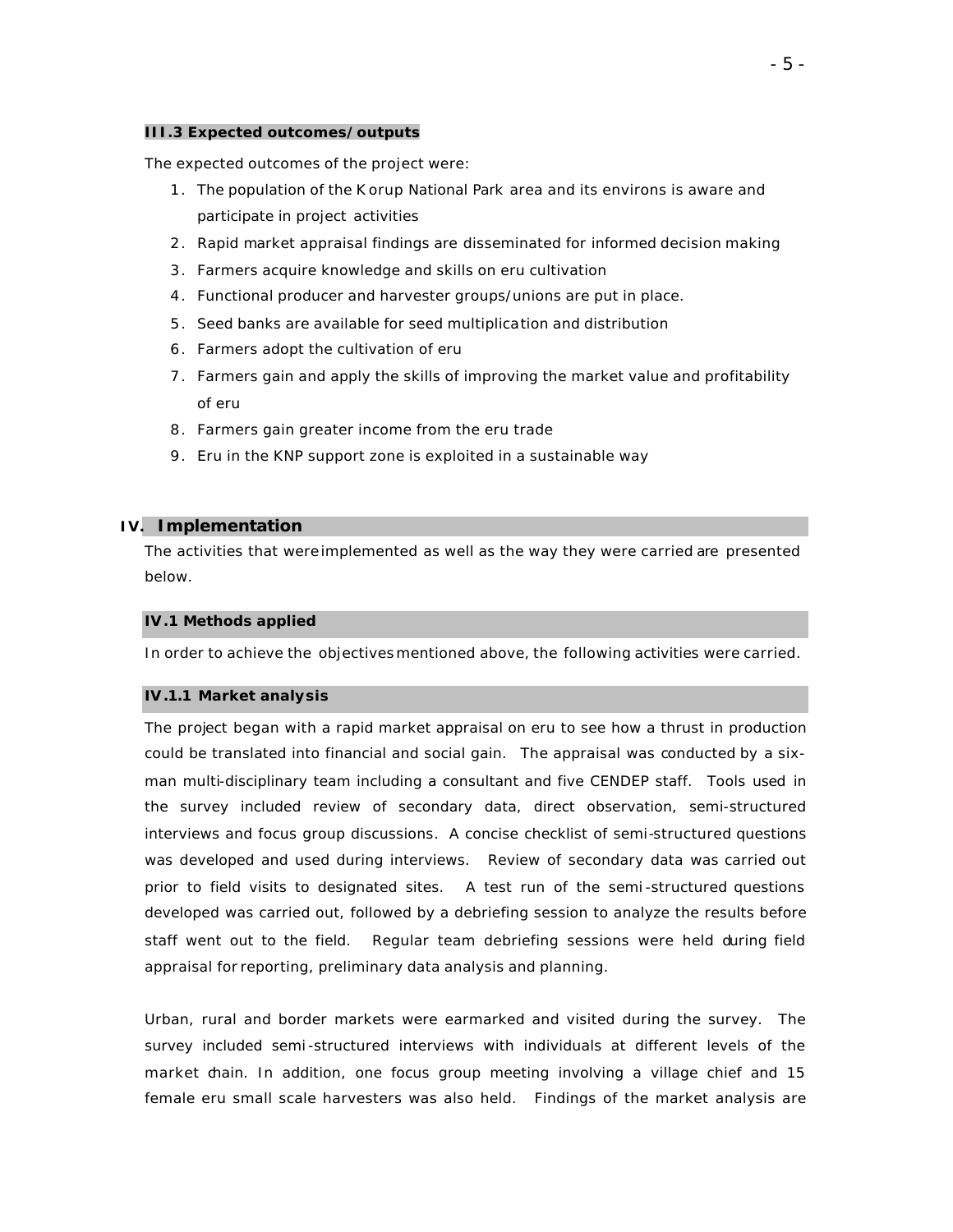presented in a separate report: "A Rapid Market Appraisal on Eru in the Support Zone of the Ko rup National Park"

#### **IV.1.2 Preliminary contacts**

In order to mobilise local support for the project contacts were made with local stakeholders and potential development partners. Representatives of KfW (German Investment Bank) and RUMPI project, organisations operating in the project area were briefed at CENDEP headquarters , while all other stakeholders (village chiefs, government officials etc) were met in the field.

During the contact meetings agreements were made with hierarchy of the Ministry of Agriculture and Rural Development (MINADER) for their extension staff to participate in the project. Through the contacts the local agriculture extension workers, local administration, village chiefs etc were informed of the project, the new agricultural crop (eru) was introduced and ground work set for mass sensitisation.

#### **IV.1.3 Sensitization Meetings**

The next step was farmer sensitisation. This was principally through village meetings. Posters prepared for this purpose were distributed to participants during the meetings and to various stakeholders . At the regional level the local FM radio station was used to sensitise the general public on the project. Over 239 people were reached through the village meetings. Working with its collaborators and learning from its past experiences in training, a baseline appraisal was conducted to:

- i. Determine the entry knowledge of the target population on eru and the relevant environmental issues as well as the potentials for learning to take place on the project and the challenges;
- ii. Develop strategies for overcoming learning challenges based on sound educational principles & practice and knowledge of the eru cultivation process.
- iii. Identify the indicators that should be monitored and addressed along the project cycle in order to ensure attainment of project objectives and achieve positive change towards sustainability.

Choice of the project beneficiaries was based on the outcome of the sensitization that took place. Through this interested farmers were identified and both organized and unorganized farmers benefited from the training.

#### **IV.1.4 Training workshops:/capacity Building**

Skill transfer on the cultivation and sustainable management technique of the new agricultural crop was through the organization of training workshops. These workshops were hands on and took place in the respective communities. During the workshops participants were trained on technical aspects of eru cultivation (Module 1) comprising but not limited to: importance of eru, threats, choice of nursery site, building the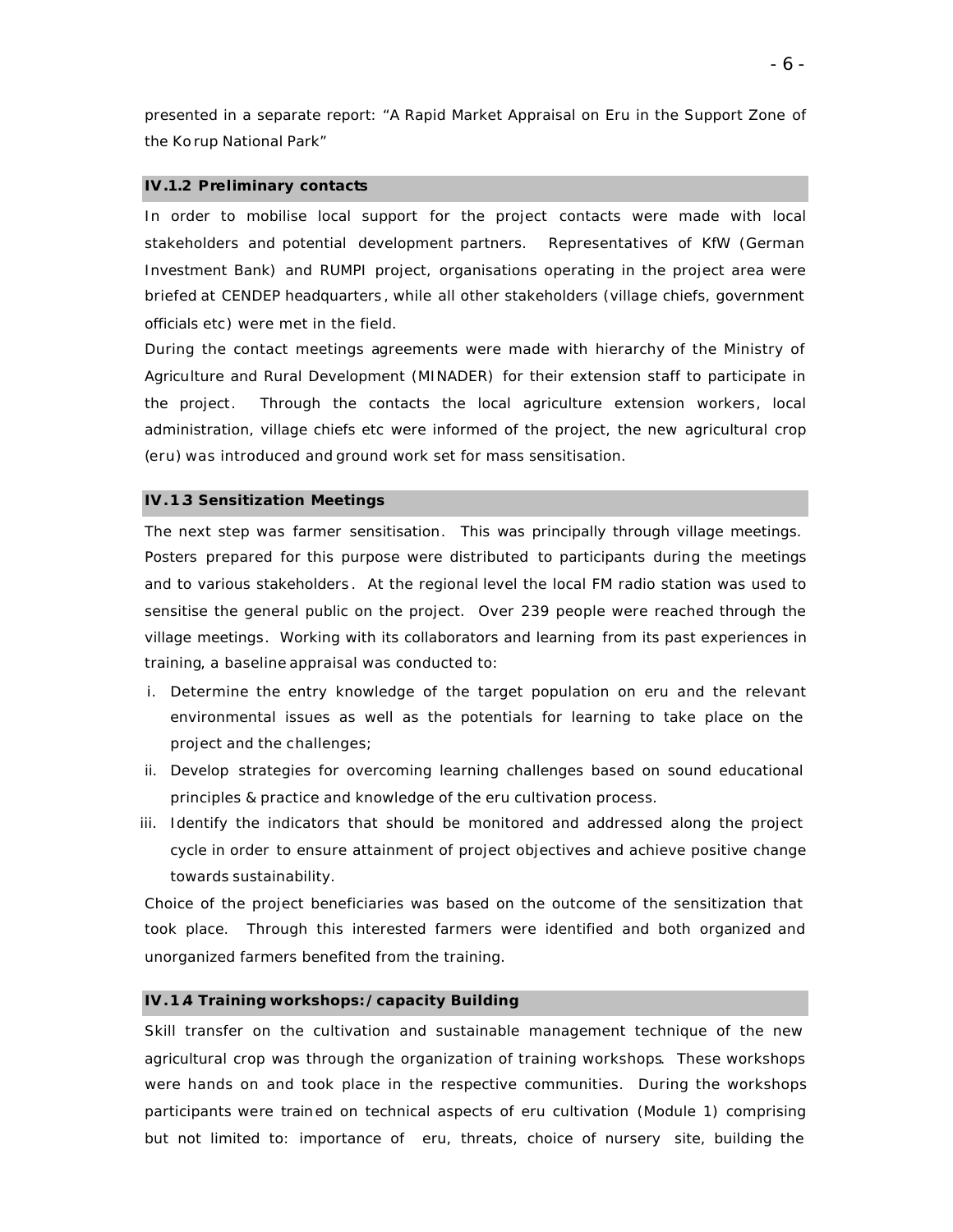propagators, preparing the rooting medium, obtaining cuttings, sowing/setting of cuttings, routine watering and propagator cleaning. The rest of module 1 comprising preparation of polythene bags with fertile soil, transfer of rooted cuttings into the polythene bags, weaning & hardening processes, followed during technical support visits. Through the training workshops community nurseries were put in place and daily management entrusted to members proposed by the community.

Interaction with the trainees and local stakeholders together with the quidance from ICCO (project donor) provided useful information that permitted CENDEP to suggest a modification of its action plan. The modification was not meant to change project objectives but to improve on the outcomes.

#### **IV.1.5 Trial processing and marketing**

In order to address one to the recommendations that resulted from the rapid market appraisal, trial processing and marketing was done. The fresh vegetable was collected from selected harvesters in the Eru producing areas and conveyed to the processing facility in Limbe. The drying (processing) process consisted of picking the leaves from the vines, cleaning with water to take off any soil particles; tying the cleaned leaves into small bundles and shredding manually with knives. The shredding was done by women who received compensation for their services. Drying was done with a locally designed electric dryer. The dry product was then weighed and packaged in plastic bags that were eventually placed in local super markets and shops. Some attempts were made to exploit the external market in Europe and America with little success in America.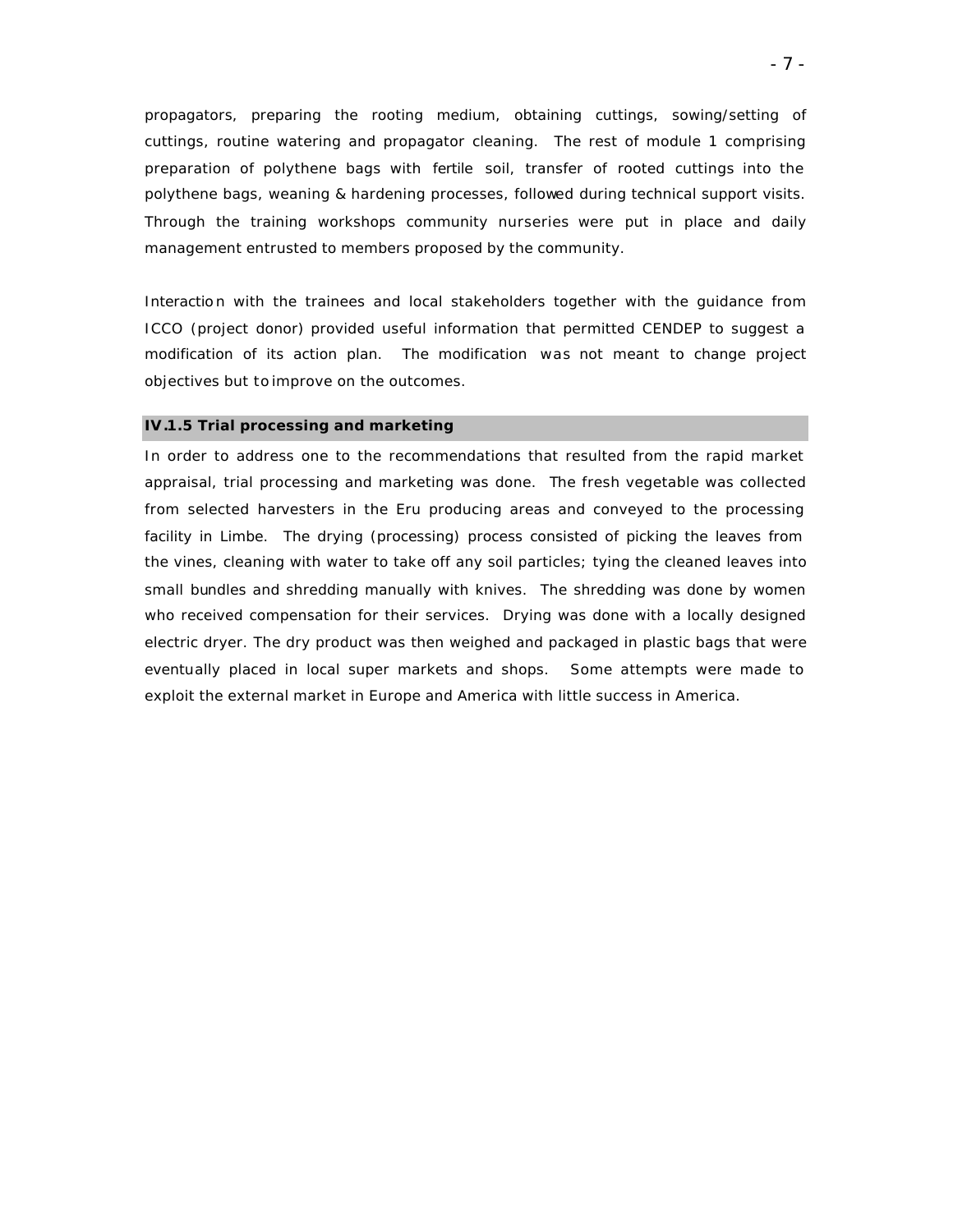## **V. Summary of results**

A rapid market appraisal on eru was carried out in the p roject area. The market analysis constituted a useful tool for informed decision making as far as production and marketing of eru is concerned in the area. The findings of the market appraisal were later presented to stakeholders in a workshop. This study reshaped the project as its recommendations led to a revision of the project's action plan. As a result of the market appraisal a trial processing and marketing of eru was done instead of the previewed trial sales of unprocessed eru.

Consultation meetings were held with key development organisations and government services operating in the project area to inform them of the project and to seek their collaboration. This support was obtained and in addition CENDEP was briefed on potential challenges. This paved the way for se nsitisation meetings, five of which were held and 239 farmers sensitized. As a result of consultation and sensitization meetings there was general awareness of the project as well as support by all the stakeholders contacted. Notwithstanding, some villagers doubted if eru would grow in their community. This doubt was later cleared when the trainees themselves were independently producing eru seedlings and planting them on their individual farms. Another proof was through the demonstration farms that were established using eru seedlings supplied by the project.

In total 5 communities were trained and their community nurseries established. 215 farmers participated in the training. Details are presented in table 1 below. In addition to the farmers one bcal NGO and 8 staff of the Ministry of Agriculture and Rural Development (MINADER) were also involved in the training workshops. The objective was to build capacity of local development agents to continue the domestication work when CENDEP leaves. Technical support was provided on a monthly basis by CENDEP staff. MINADER staff in the course of executing their routine activities did monitoring of the trained groups. Outcomes of this exercise were discussed with CENDEP technical team on a monthly basis.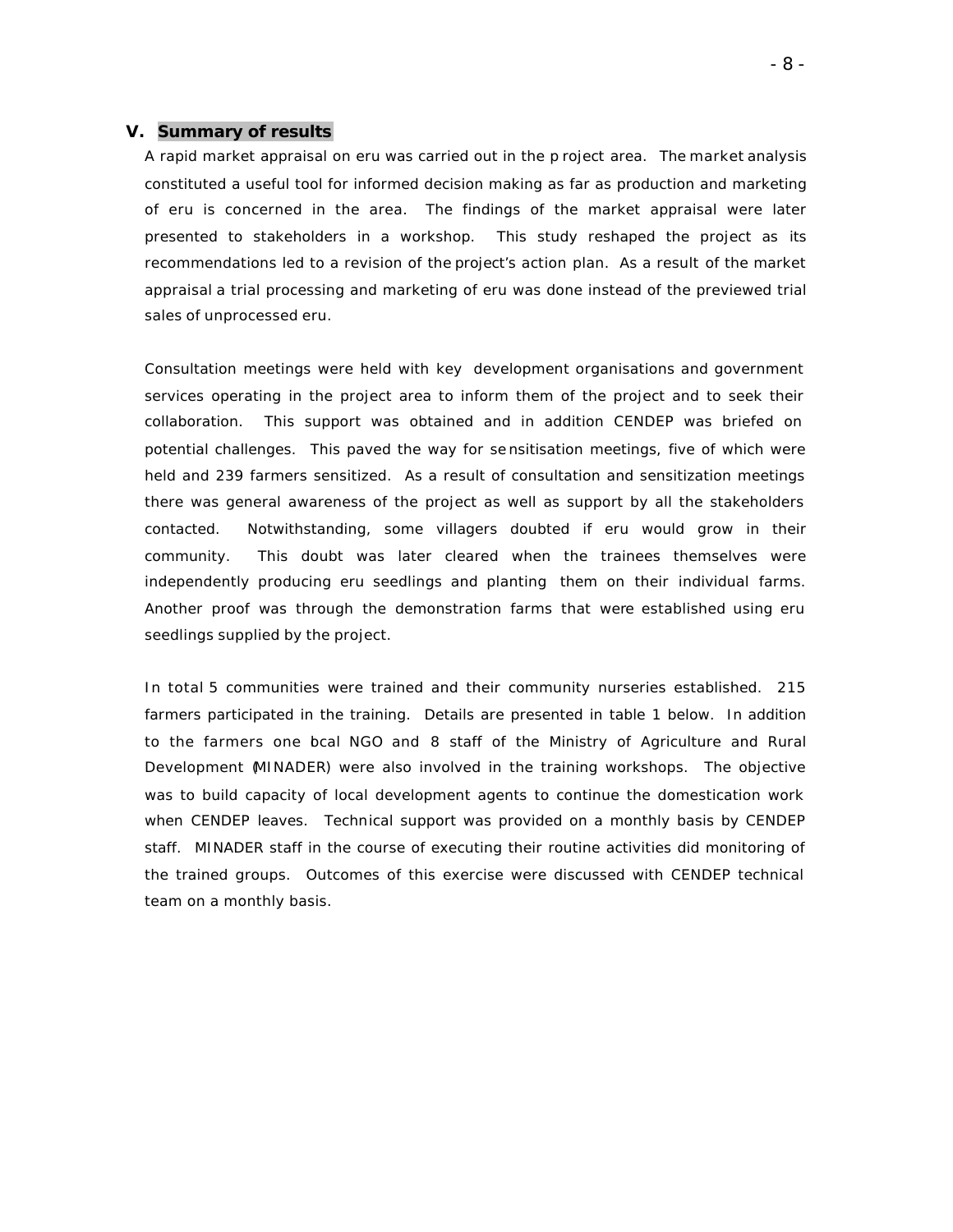|               | No trained  |        |              |                     |                |
|---------------|-------------|--------|--------------|---------------------|----------------|
|               |             |        |              | <b>Agricultural</b> |                |
|               |             |        |              | <b>Extension</b>    | <b>Farmer</b>  |
| Village       | <b>Male</b> | Female | <b>Total</b> | workers             | groups         |
| <b>Dikome</b> | 14          | 23     | 37           | 2                   | 3              |
| Ikiliwindi    | 16          | 23     | 39           | 1                   | $\overline{7}$ |
| Ikondokondo   | 14          | 23     | 37           | $\mathcal{P}$       | $\mathbf 0$    |
| Meka Ngolo    | 21          | 41     | 62           | 1                   | 1              |
| Mundemba      | 16          | 24     | 40           | $\mathcal{P}$       | 1              |
| <b>Total</b>  | 81          | 134    | 215          | 8                   | 12             |

*Table 1* : Participation at training workshops

Through the technical training workshops farmers were organized into groups in the villages of Mundemba, Ikondo kondo, Meka Ngolo, Ikiliwindi and Dikomi Bafaw. The five groups were assisted to elaborate their constitutions and articles of association. They are currently being monitored to see the value they have for their groups and how they manage the problems that come up before they can be legalized. The groups created are:

- i. "Uchum unne unwey" of Iko ndokondo
- ii. "Eya Sumene" of Meka Ngolo
- iii. "Dikomi Eru farmers" of Dikomi Bafaw
- iv. "Ekindi Eru Farmers" of Ikiliwindi
- v. "Together We Share" of Mundemba

Out of the 215 farmers trained only 87 are active members of the groups created. Several reasons were identified for this drop in membership in groups. First, a bitter experience in common property management dissuaded some members from adhering to the created groups and secondly the slow growth rate of Eru, the unfavourable environmental conditions that led to retarded growth and a delay in obtaining the desired economic benefits that farmers expected from the crop. Last, but not the least, was the inability of CENDEP to deploy field staff on her project sites on a permanent basis to promote the adoption of the Eru domestication technique by willing farmers. Notwithstanding, there was high enthusiasm in communities where Eru cultivation was already providing economic benefits.

Apart from organizing the farmers, efforts were made through a series of meetings and workshops to organize harvesters into groups and eventually into a union. This could not be followed to an end because of the long distances separating the villages,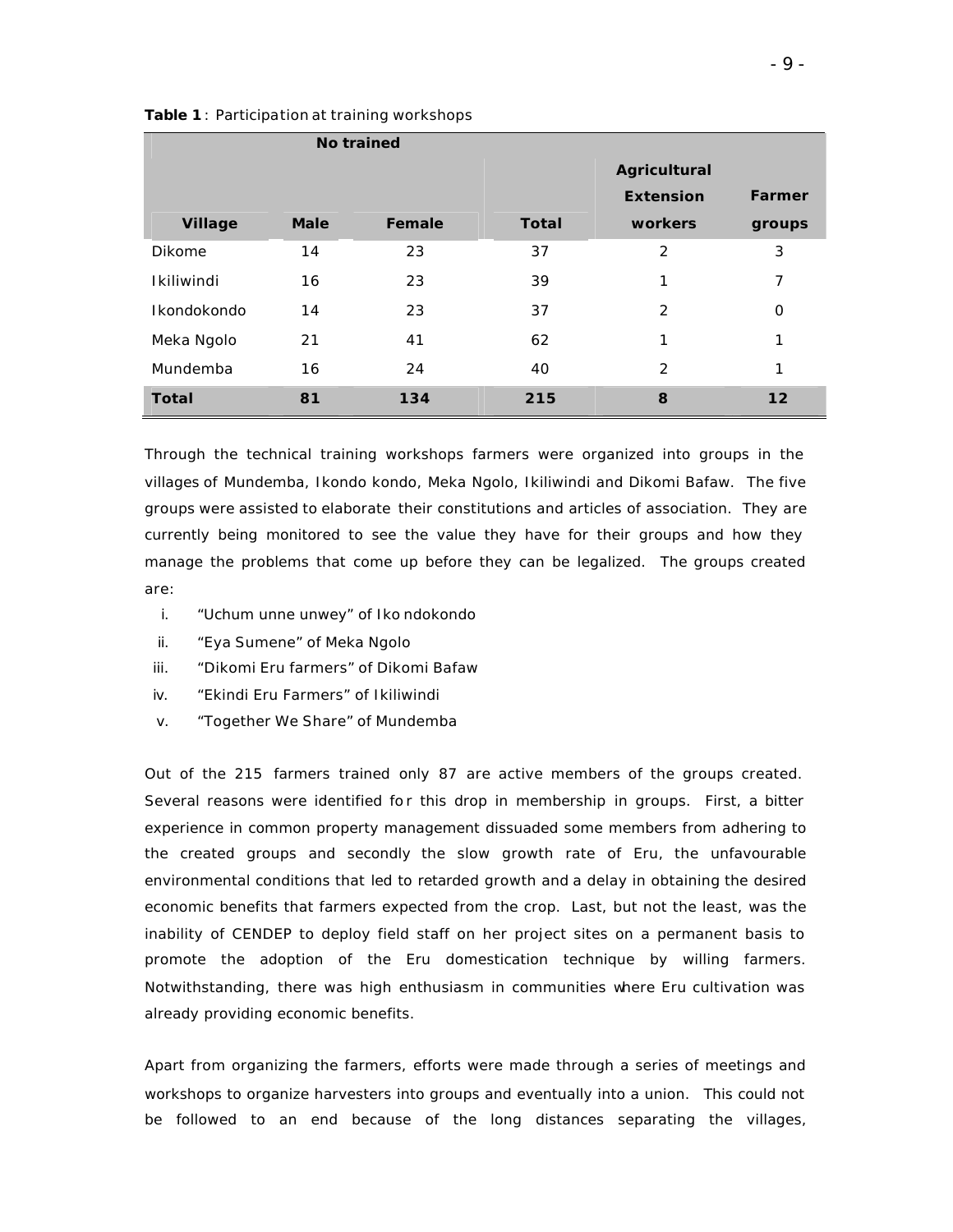inaccessibility of the area especially in the wet season and absence of permanent field staff.

The rapid market appraisal on eru conducted at the beginning of the project highlighted the constraints of Eru marketing and amongst other things recommended processing to reduce post harvest losses. In order to address this recommendation CENDEP emba rked on trial processing and the search for market avenues. The primary aim of this intervention was to establish a training facility for Eru processing and/or commercial component within CENDEP to collect eru from farmers, process and market it. Trial processing was done followed by trial sales. The objectives were to:

- a) determine if processing would really enable farmers to gain extra revenue from the sales of dry Eru as compared to the fresh type, and to
- b) identify opportunities and constraints in the marketing of processed Eru both nationally and internationally.

Since no sources of information existed CENDEP had to learn by doing. Trial sales were carried out in the South West, North West and parts of the Littoral provinces of Cameroon. In addition to these provinces trial sales were done in New Jersey in the United States of America. These trials proved that if better market outlets were identified, adding value to Eru through processing would be more profitable than selling it fresh as is currently done in the export trade to Nigeria.

The preliminary results indicated that there is potential for the development of a value chain for Eru. In addition through the trial sales an external market venue for dry Eru with contact details was identified. It was however not possible to get detailed information on sale prices in the identified market as CENDEP depended on email correspondences.

An indication was also got as to the necessary transactions, documentation that farmers/entrepreneurs would require in order to embark on processing and marketing especially if the external market were targeted.

Also the project was able to identify elements of a cost efficient processing unit to undertake the processing. It also sensitized a pilot community on the advantages of embarking in such a venture or collaborating with any entrepreneur that had the financial and technical know how.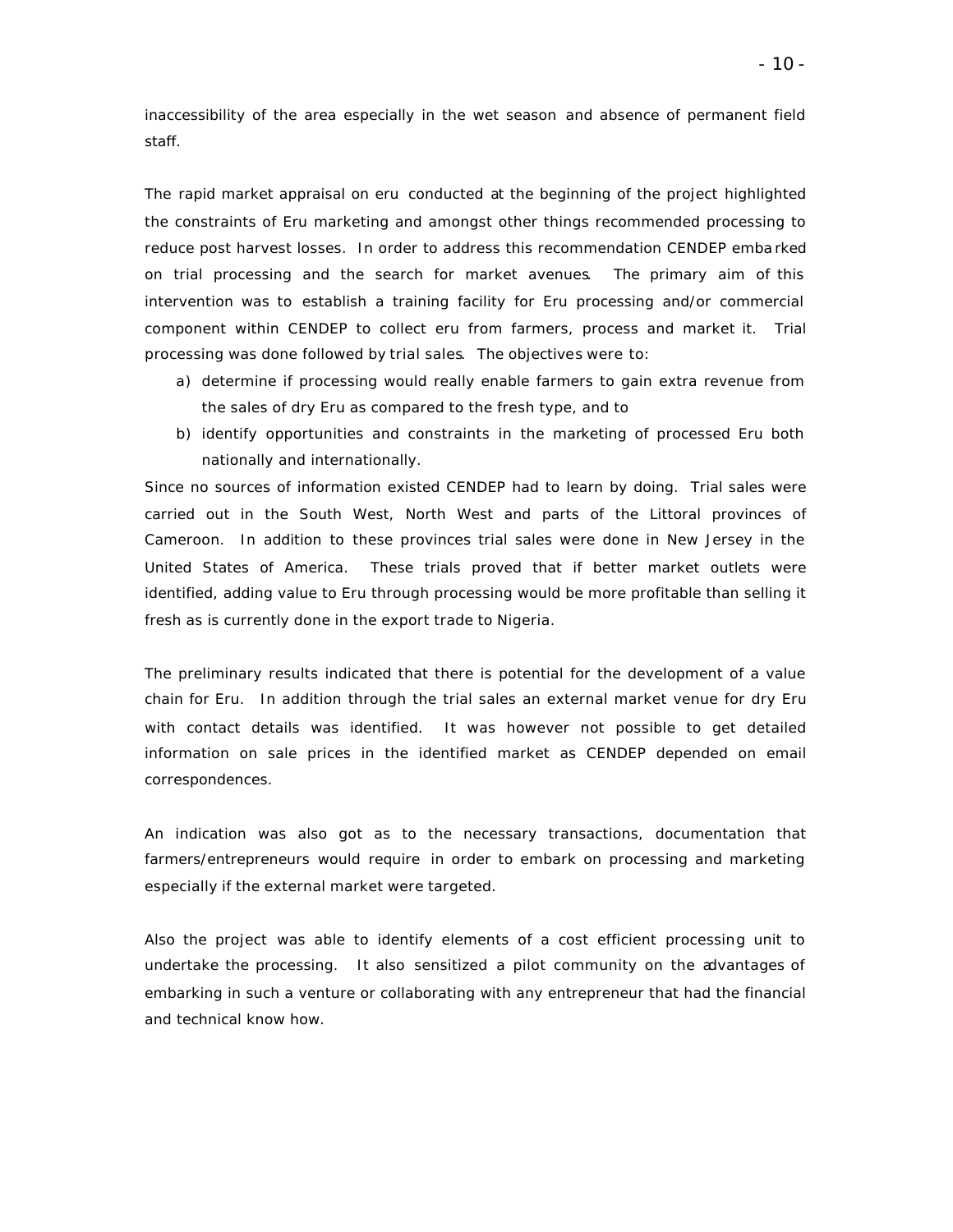Through this initiative, 11 women (shredders) were employed on a temporal basis for over three months. This enabled them to gan additional income. The initiative also contributed to national objectives of the Cameroon forestry policy which include:

- $\bigoplus$  The rational and sustainable management of forest resources,
- $\bigoplus$  An efficient processing industry producing value added products, and
- $\bigoplus$  The creation of revenue and its equitable distribution

The trial processing and marketing was discontinued because of the local availability of fresh Eru, low consumption of dry Eru near the Eru producing sites. There was therefore the need for a market study to identify market avenues for dry eru far off the Eru producing sites. In addition there is still need for research to design low cost shredding equipment to reduce the hard work and high cost involved in manual shredding.

In the absence of economic operators in this sector CENDEP management considered the option of creating a Commercial component to handle the processing and marketing of Eru. In preparation for this a draft business plan was elaborated. Despite the potential risks of this venture the business offers enormous benefits for the local population. These include the creation of direct jobs as was the case with the women recruited on temporal bases to undertake shredding during the trial processing exercise. The harvesters also had a market for their product which resulted in less product spoilage.

The major constraint remained the difficulty to convince local consumers to buy dry Eru when they can easily get the fresh type. This meant that the market for dry Eru remained external.

The training on processing and marketing earmarked for farmers was not conducted because none of the farmer groups that were created had the means to implement the training. Also no economic operator was identified.

Table 2 presents progress made against targets.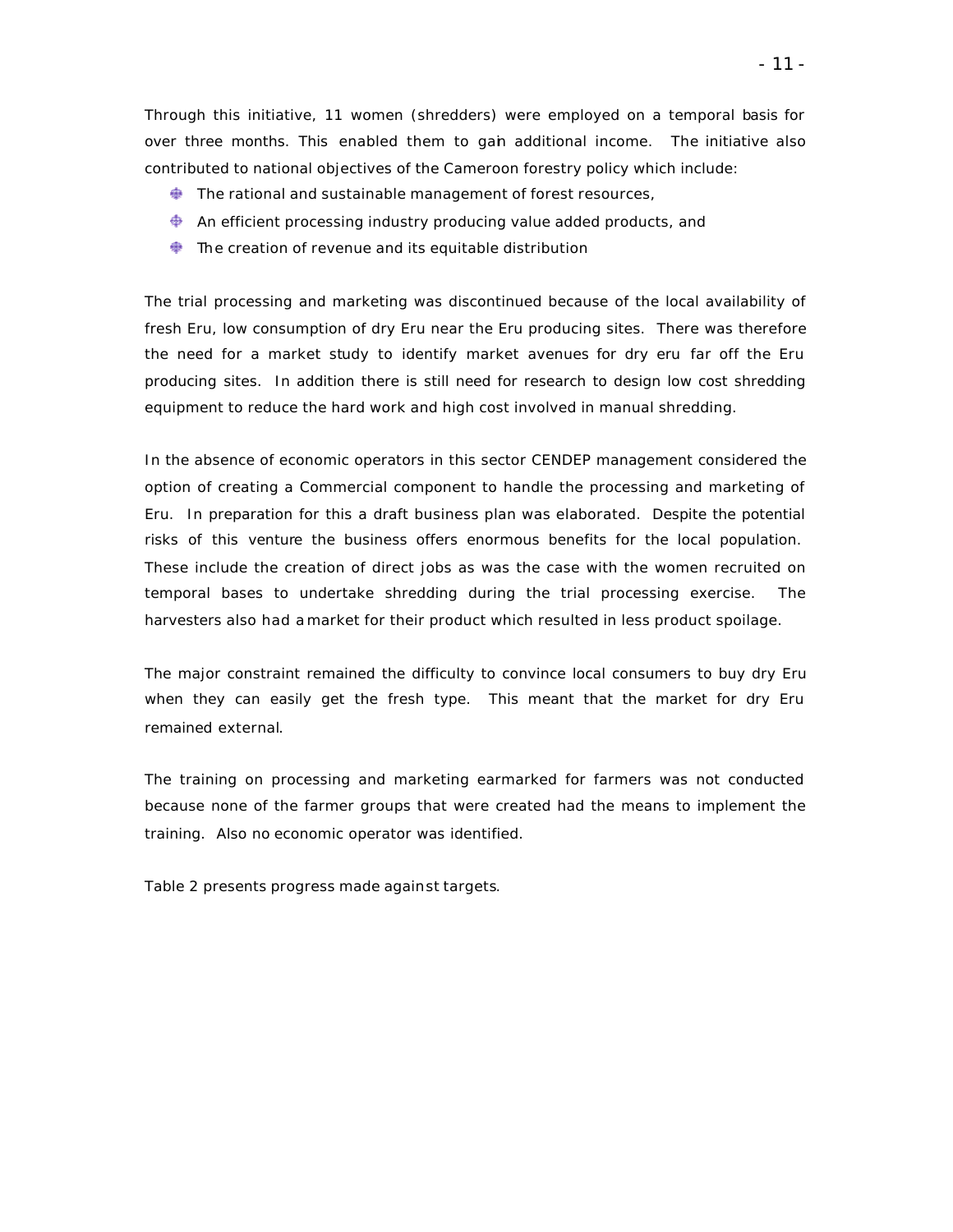**Table 2:** Achievements

|                         | <b>Specific objectives</b> | <b>Targets</b>                                          | <b>Achievements</b>                         | <b>Indicators</b>                                          |  |
|-------------------------|----------------------------|---------------------------------------------------------|---------------------------------------------|------------------------------------------------------------|--|
| 1                       | Sensitize at least five    | By December 2006, all                                   | Representatives of KfW (German              | KREOKOGAN, and<br>MINADER staff<br>participated in project |  |
|                         | communities and all        | the relevant                                            | Investment Bank), KREOKOGAN and             |                                                            |  |
|                         | stakeholders operating     | stakeholders are                                        | RUMPI project, operating in the project     | monitoring                                                 |  |
|                         | within the Korup National  | informed of the                                         | area as well as MINADER staff,              |                                                            |  |
|                         | Park area on the eru       | project.                                                | government and traditional authorities      |                                                            |  |
|                         | project                    |                                                         | participated in the some project activities |                                                            |  |
|                         |                            | By March 2007 at<br>10 villages were sensitized through |                                             | 5 additional villages                                      |  |
|                         |                            | least 13 pilot villages                                 | workshops and meetings organized to form    | (comprising harvesters)<br>participated in project         |  |
|                         |                            | are aware of and                                        | farmer and harvesters' groups               | activities.                                                |  |
|                         |                            | participate in the                                      |                                             |                                                            |  |
|                         |                            | project                                                 |                                             |                                                            |  |
| $\overline{\mathbf{2}}$ | Train at least 150         | By December 2007 at                                     | 215 farmers and 8 agricultural extension    | 87 of the trainees have                                    |  |
|                         | farmers, 4 agricultural    | least 150 farmers 4                                     | workers were trained on module 1 of the     | organized themselves<br>into 5 functional groups.          |  |
|                         | extension workers and 1    | <b>Agricultural Extension</b>                           | eru domestication process which comprises   | <b>KREOKOGAN has</b>                                       |  |
|                         | local NGOs on eru          | Workers and 1 local                                     | seed multiplication techniques, nursery     | adopted eru training as<br>part of their activities.       |  |
|                         | domestication techniques,  | NGO are trained.                                        | management, farm establishment and          |                                                            |  |
|                         |                            | management and harvesting techniques.                   |                                             |                                                            |  |
|                         |                            |                                                         | Also a local NGO KREOKOGAN was trained      |                                                            |  |
|                         |                            | By December 2007, at                                    | Five groups were assisted to elaborate      | Functional groups made                                     |  |
|                         |                            | least five eru farming                                  | their constitutions and articles of         | up of 40% of the<br>trainees                               |  |
|                         | groups are registered      |                                                         | association. Registration is pending.       |                                                            |  |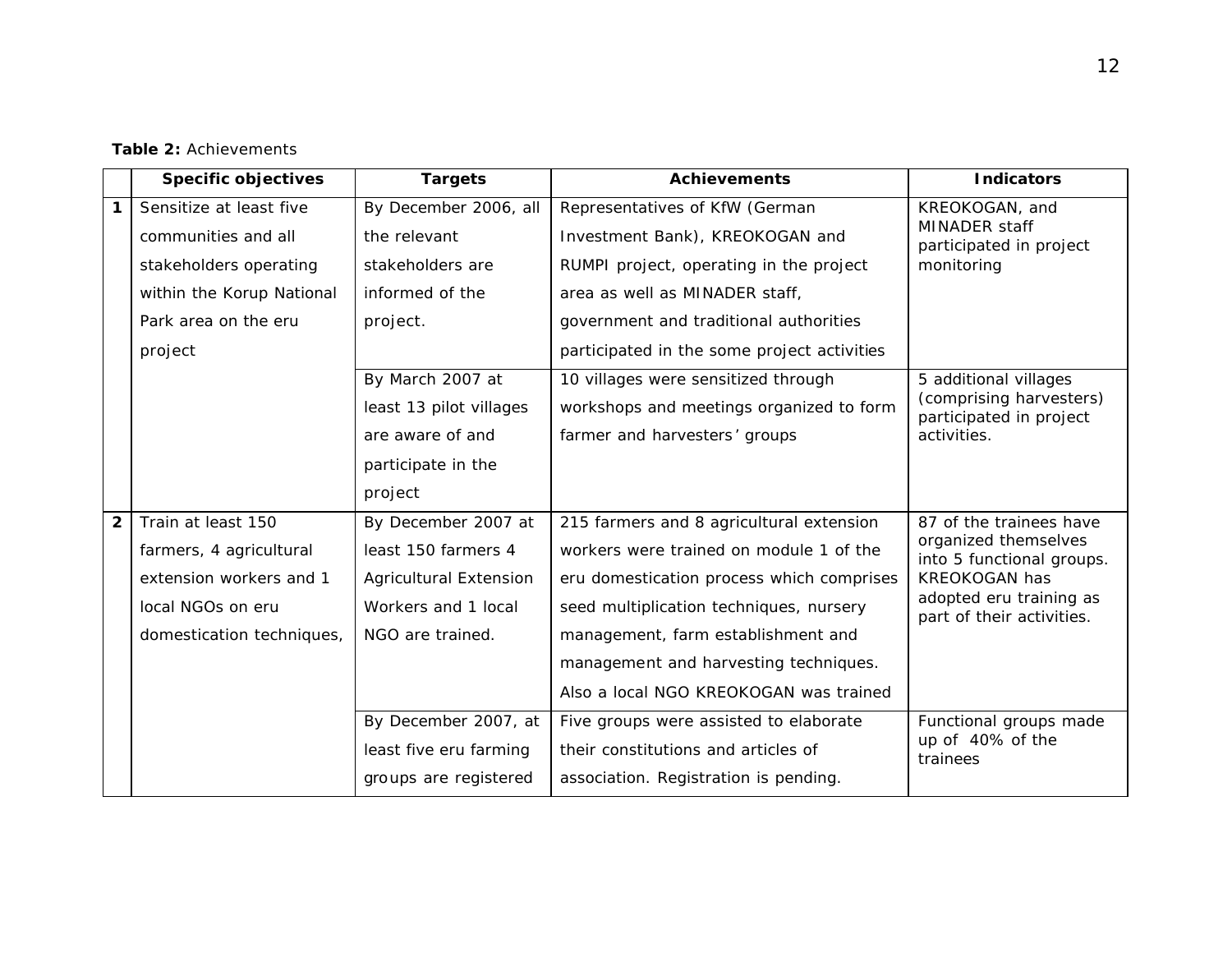|   | <b>Specific objectives</b>                           | <b>Targets</b>           | <b>Achievements</b>                        | <b>Indicators</b>         |
|---|------------------------------------------------------|--------------------------|--------------------------------------------|---------------------------|
| 3 | Assist 5 pilot communities                           | By December 2007 all     | Five seed banks were established in the    | At least 60% of seedlings |
|   | to establish at least 5                              | seed multiplication      | five communities trained                   | planted survived          |
|   | pilot community seed                                 | farms are well           |                                            |                           |
|   | multiplication farms                                 | maintained.              |                                            |                           |
| 3 | Assist trainees to                                   | By December 2007 at      | 87 farmers have stands of eru on their     | 4500 eru seedlings were   |
|   | produce and plant at least                           | least 150 farmers are    | private farms                              | raised and distributed    |
|   | 10,000 eru seedlings in                              | cultivating eru in their |                                            |                           |
|   | their individual farms and                           | farms.                   |                                            |                           |
|   | forest (Promote on farm                              |                          |                                            |                           |
|   | cultivation of eru)                                  |                          |                                            |                           |
| 4 | Gather baseline market                               | By March 2007,           | Market analysis report was presented to 47 | Harvester groups were     |
|   | information to guide                                 | market analysis report   | stakeholders and followed by meetings to   | created in five eru       |
|   | decision making vis a vis<br>is presented to all the |                          | create harvester groups                    | producing villages.       |
|   | production and marketing                             | stakeholders and a       |                                            |                           |
|   | of eru                                               | follow up plan           |                                            |                           |
|   |                                                      | established.             |                                            |                           |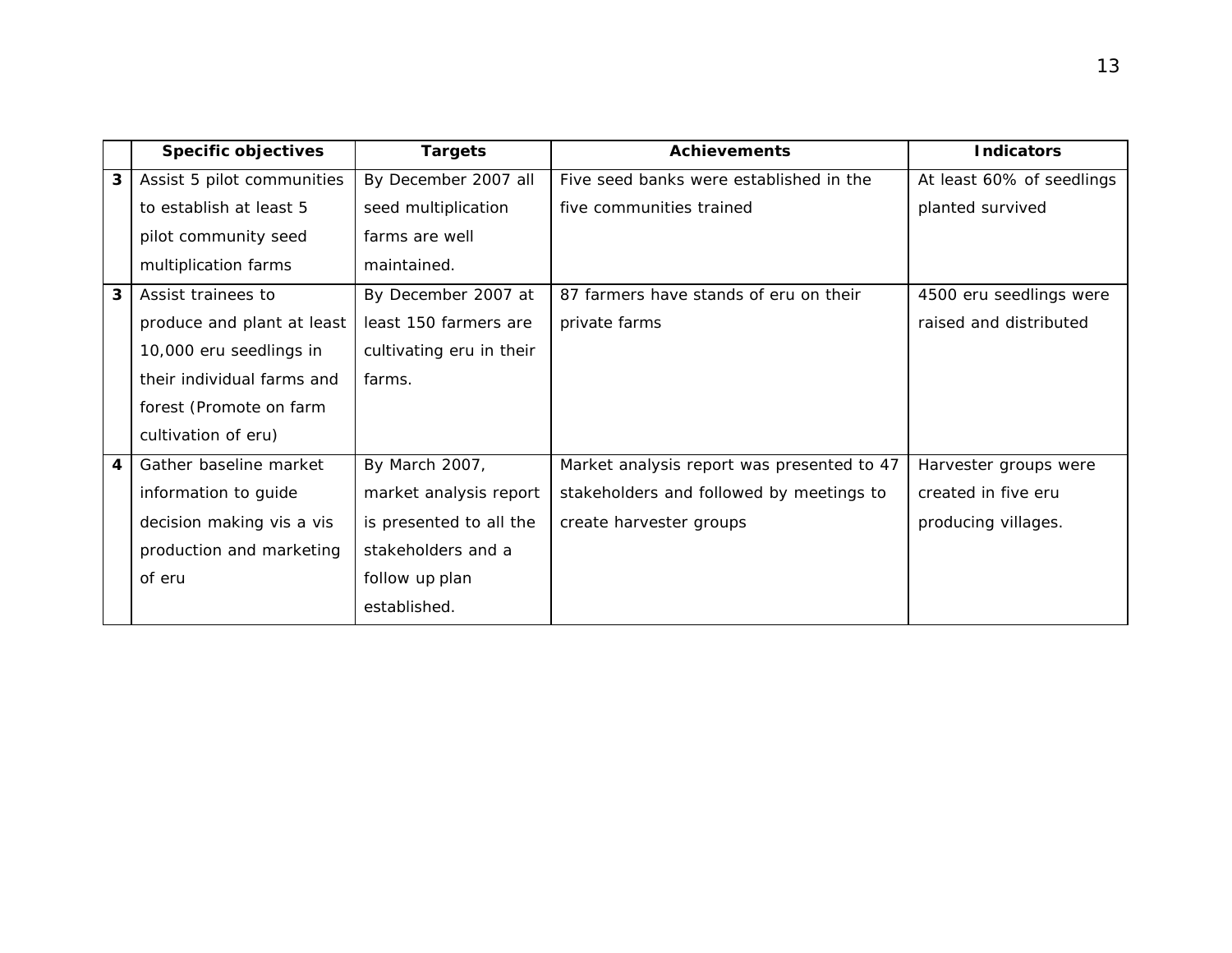|   | <b>Specific objectives</b> | <b>Targets</b>                  | <b>Achievements</b>               | <b>Indicators</b>               |
|---|----------------------------|---------------------------------|-----------------------------------|---------------------------------|
| 5 | Assist eru farmers and     | By December 2007 processed      | Pilot sales of processed eru were | Revenue from trial sales is     |
|   | harvesters to increase     | eru is found in supermarkets    | done in three provinces of        | reflected in CENDEP's income    |
|   | shelf life and market      | in the cities of Limbe and      | Cameroon and one state in the     | for 2007                        |
|   | value of eru               | Douala and contacts made to     | US (New Jersey)                   |                                 |
|   |                            | explore the external market     |                                   |                                 |
|   |                            | To by December 2007, pay        | During trial phase farmers were   | Expense in shredding and        |
|   |                            | bonuses to farmers              | only paid for their produce.      | purchase of fresh eru is        |
|   |                            |                                 | However 11 others earned          | reflected in CENDEP's accounts  |
|   |                            |                                 | additional income as              | for 2007                        |
|   |                            |                                 | compensation for their services   |                                 |
|   |                            |                                 | (shredding of eru)                |                                 |
| 6 | Assist 5 eru producing     | By December 2007 eru            | Harvester groups were created in  | Harvester representatives are   |
|   | communities in the         | producing communities are       | five villages                     | now involved in decision        |
|   | sustainable                | sensitized and take stronger    |                                   | making as regards giving        |
|   | management and             | control of the eru resource     |                                   | permits to outsiders to exploit |
|   | marketing of wild          | base.                           |                                   | eru from communal forests.      |
|   | stocks                     |                                 |                                   |                                 |
| 7 |                            | At least five functional groups | Harvester groups were created     |                                 |
|   |                            | and two unions in place by      | but not followed up because of    |                                 |
|   |                            | December 2007                   | distance, inaccessibility and     |                                 |
|   |                            |                                 | limited human resources.          |                                 |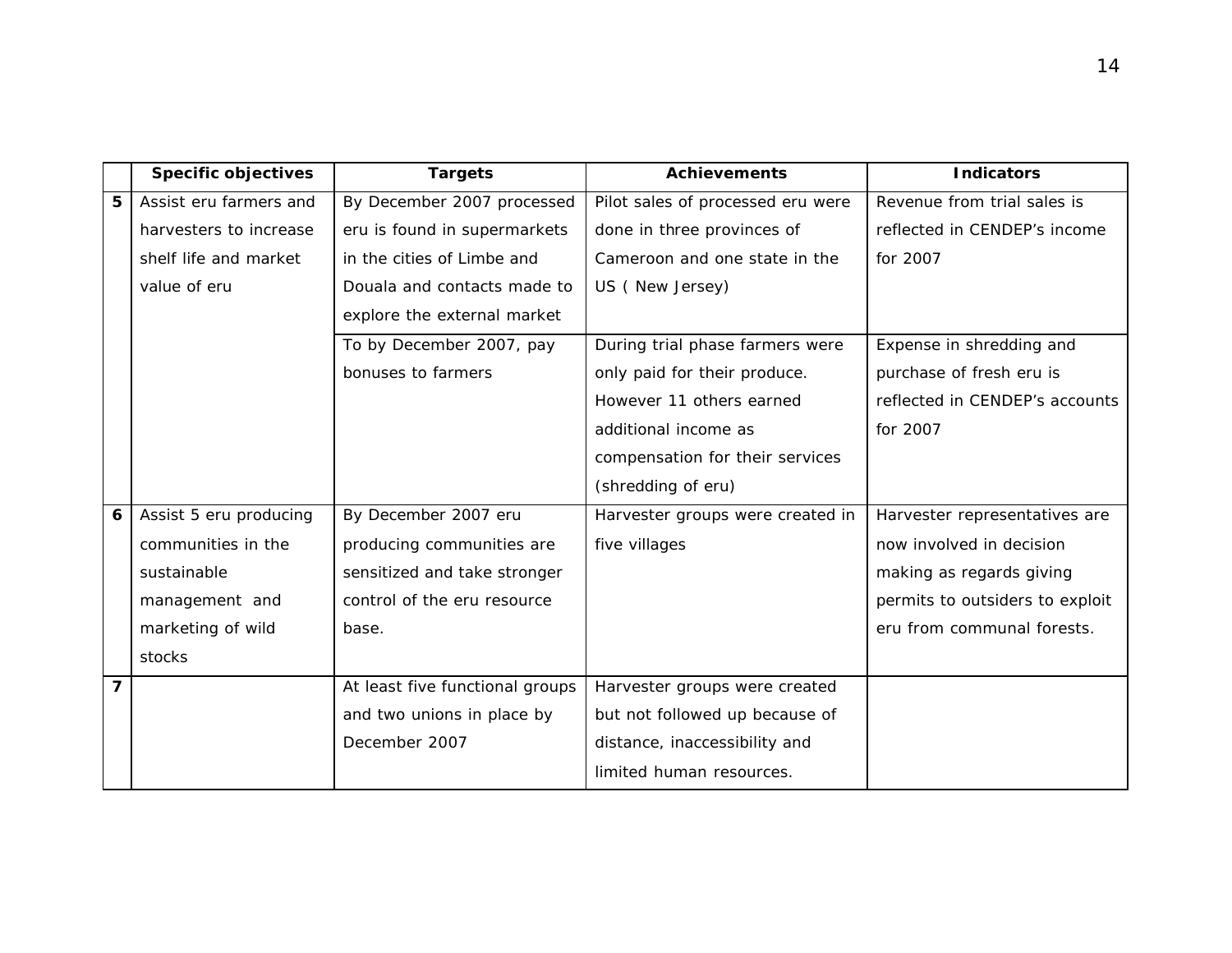## **VI. Deviations**

The rapid market appraisal conducted at the start of the project constituted a useful tool for informed decision making as far as production and marketing of eru is concerned in the area. The question that followed the survey was, what next? Would this report end in drawers in the project office? What about the recommendations? Who would care to address them? Based on the capacity of her staff CENDEP agreed on the revision of the project action plan. This led to the introduction of new activities and the dropping of some that were deemed not very necessary for the project. Amongst the new activities was workshop to present the results of the market appraisal to stakeholders. This workshop led to the organisation of meetings that brought about the organization of harvesters in five villages. Instead of a trial marketing of fresh eru previewed in the project, trial processing and marketing was adopted to address the problems of post harvest losses identified along the eru production and marketing chain. The establishment of a processing unit that was supposed to precede this activity did not materialize due to the failure of CENDEP to obtain funds for the project. However trial processing was done using project office and nursery space. This has been elaborated in the section on implementation. The project successfully introduced dry eru in local and international supermarkets/food stores albeit for a short while.

Impact assessment programmed for the end of the project was dropped in favour of an internal evaluation to identify the strengths and weaknesses of the project. Funds intended for the impact assessment were reallocated for the workshop to present the market appraisal report. CENDEP would build the impact assessment into the baseline studies that shall be conducted before phase two of the project. This phase will seek to spread cultivation techniques to new farmers and assist old farmers to improve and/or expand existing farms in order to raise production beyond traditional levels to meet local, national and international market demands in the long term. Farmers in these communities will be closely followed up in the next 3 years to enhance performance and production. Activities to be carried out shall include the following:

- − Awareness raising to educate farmers on the economic potentials of key NTFPs;
- − Organization of resource users to facilitate production, training and coordination of interventions (encourage individual farms, bring together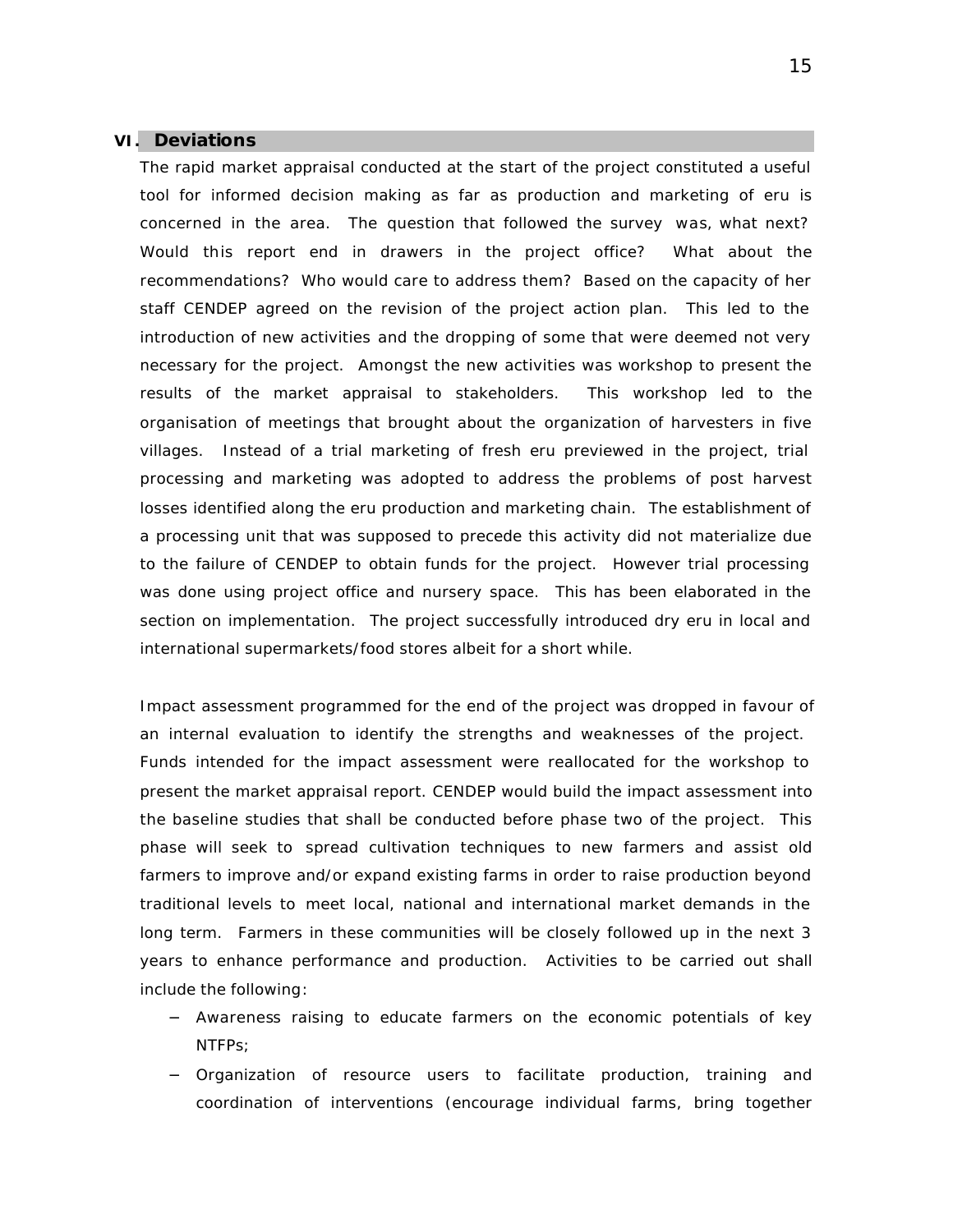individual farmers into groups – to be registered as legal entities and empowered to enhance performance, interventions and coordination);

- − Technical training (seed multiplication techniques, nursery management, farm establishment and management, harvesting techniques, monitoring, etc.);
- − Institutional capacity building

## **VII. Difficulties**

Two principal problems were encountered, one at the farmer level and the other at the level of CENDEP.

At the level of the farmers a technical problem which is common with new trainees came up. Because of excitement too much water was put in the rooting propagators. This suffocated the cuttings delaying rooting. In fact the cuttings had to be changed.

The other technical problem was the loss of viability of eru cuttings brought from the forest or from CENDEP seed multiplication farm at Limbe. This was the first experience of CENDEP in training a distant community which lacked propagation materials. To solve the problem a wooden insulated box was built for long distance transportation of planting material. Our fie ld staff had problems transporting the box as people suspected it was a ballot box. Most of the time he had to open it to prove he was not carrying a filled ballot box!

The Korup Rainforest Ecotourism Organisation (KREO/KOGAN), a local tourism based organisation was one of the stakeholders that worked with CENDEP. They considered the Korup Project Area their territory and a no go area. When CENDEP indicated she did not require approval from them to work in the area they decided to collaborate. Then suddenly they suggested that CENDEP put signboards in the eru seed multiplication farms she had established stating the farms were a joint venture of KREO/KOGAN and CENDEP. This was rejected by CENDEP. Rather than waste energy fighting this organisation CENDEP has been cementing links with the project beneficiaries and the collaborating stakeholders like MINADER, the Park Conservator, local administration (village chiefs, divisional officers etc). However, KREO/KOGAN was very instrumental in introducing CENDEP to the villagers. They indicated their desire to learn the new technology thorough a protest addressed to CENDEP for not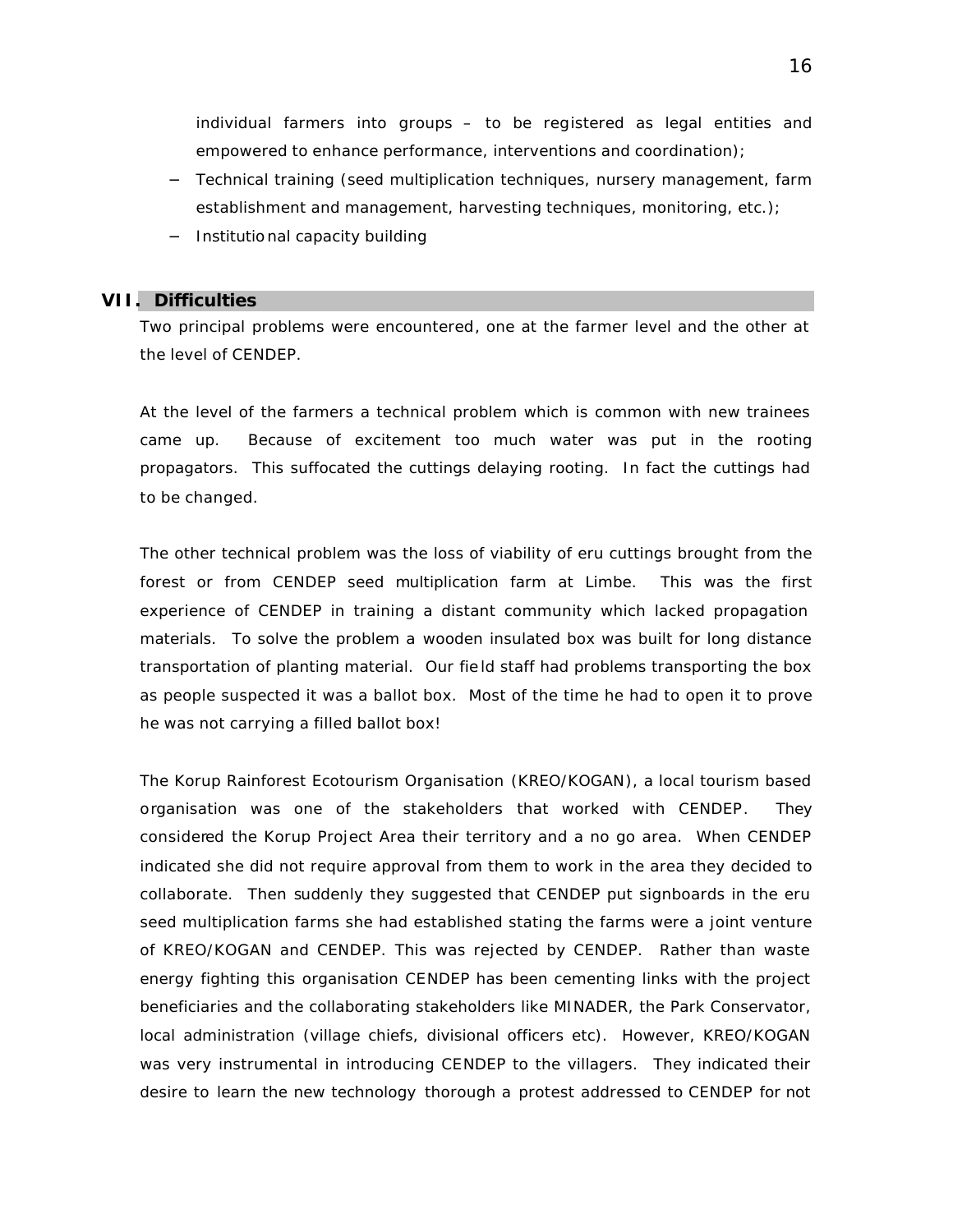involving them during a technical support visit depriving them of the opportunity to learn. This was a positive change in their relationship with CENDEP.

#### **VIII. Effect of the project on CENDEP**

This grant is the largest single grant CENDEP has received since its registration in 2000. An immediate consequence for the organisation was the need to improve on the transparency of her financial management. This led to the use of the services of professionals in the auditing of her accounts. CENDEP adopted annual auditing by external auditors and with the help of consultants developed a financial manual for herself. Still in line with the grant was the need to develop terms of reference (ToR) for all team members, some of who now had to operate full time. The ToRs were based on the technical know-how and current role of the members within the organisation.

Team members could not work full time in the premises of its leader which served as an office. Therefore the office was transferred from the delegate's house to the two rooms attached to the organisation's plant nursery. It is now fully operational and weekly management/planning meetings are a routine activity. The beginning was difficult and every one had the choice to comply with the current needs of the organisation or loose membership rights and benefits.

Because of the growth of the organisation there was the need to admit and manage staff. No one had personnel management skills in the organisation. This coupled with the fact that the organisation was still basically run by volunteers led to high staff attrition rates. However, key positions have remained very stable .

In the course of the project CENDEP and ICCO maintained communication on organization development. Through this CENDEP has made remarkable progress in her growth. The project enabled CENDEP to realize her weaknesses as a grass roots institution especially the lack of experience in financial and project management which limits her access to donor funds to implement her activities. It is also worthy to note that this capacity is being strengthened by some international donors who have identified some potentia l in the organisation.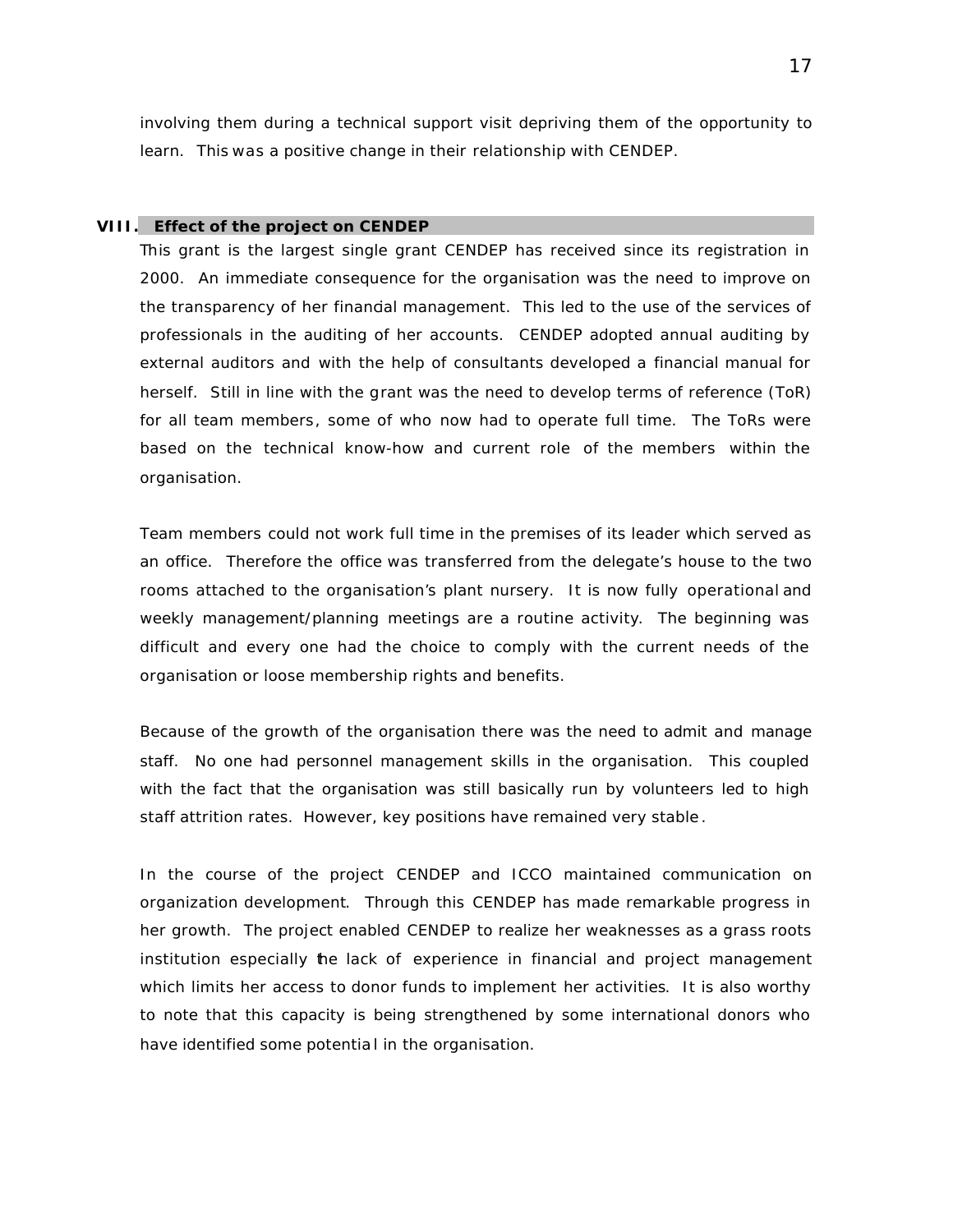#### **IX. Concluding Remarks**

This project did not bring about any change in livelihood because the beneficiaries are still to start reaping financial gains from their investment in eru. This is a result of the slow growth rate of the vegetable requiring sustained efforts. The recognition of this and the decision by ICCO to support a second phase of the project is a welcome initiative and an indication that the resources invested so far shall not be wasted because of farmers losing hope and abandoning. The case of farmers trained in 2004/5 using a start up grant from IUCN NL who have continued to receive technical support despite the end of the project is testimony that good results can be obtained if farmers are supported for a longer period of time.

ICCO remained very flexible allowing CENDEP to revise her action plan to enable her achieve results. The results obtained with trial processing and marketing as well as presentation of market analysis to stakeholders would have been lost if this flexibility were not there. Some activities like the impact assessment would have provided nothing but reports and recommendations that no one may ever care to read or address.

More time is required to develop a full blown value chain for eru because of the constraints involved in producing eru seedlings. The threat on wild stocks continues to grow despite efforts to curb it down. This is also because interventions are not coordinated amongst the different actors acting independently in differe nt parts of the eru producing areas of Cameroon. CENDEP has good capacity in production but lacks capacity in lobby and advocacy and so can not influence national policies on NTFPs especially eru. Synergy between ICCO partners working on production and policy issues can be useful in promoting good policies on the development of the NTFP sector in Cameroon.

Processing and marketing, either at the local or international level is still above the scope of the local farmers because the capacity to handle this does not exist in the villages. The most promising approach would be for these communities to partner with economic operators who have the financial and technical capacity to undertake this venture. This requires political will and the recognition by government that by promoting the development of an efficient processing industry producing value added products, Cameroon stands to gain more from her forestry resources. This already is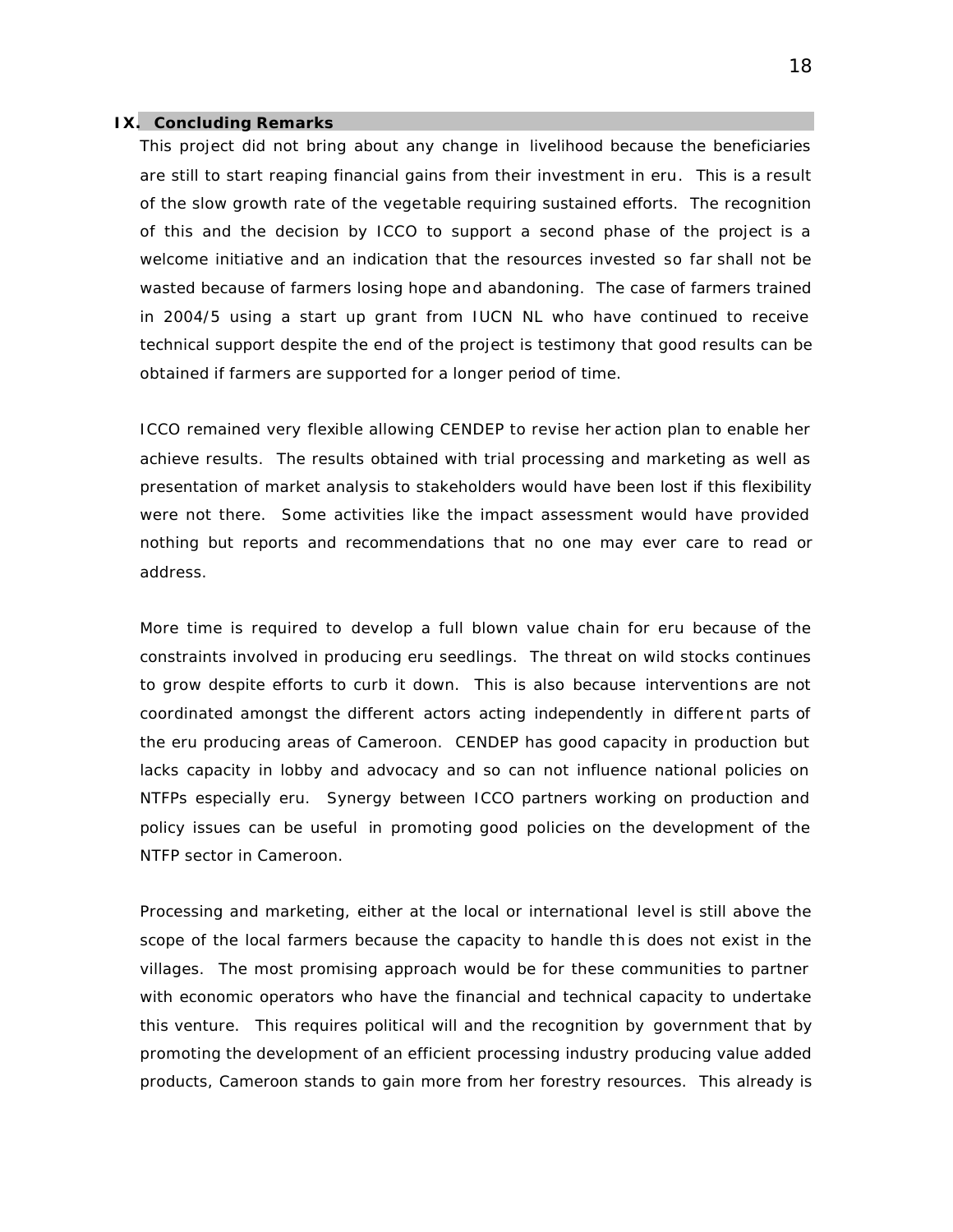a national objective of the Cameroon forestry policy. But implementation is not followed up as the NTFPs continue to be exported out of Cameroon unprocessed.

## **X. Budget and expenditure**

The detailed expenditure is provided in the financial report attached.

## **Receipts**

| <b>Date</b>   | Amount<br>(Euro) | Amount<br>(Local Currency) | <b>Bank Charges</b><br>(Local Current) | Balance<br>(Local Currency) | Exchange<br>Rate<br>(Euro/local<br>currency) |
|---------------|------------------|----------------------------|----------------------------------------|-----------------------------|----------------------------------------------|
|               |                  |                            |                                        |                             |                                              |
| 27/06/2006    | 25,000           | 16,398,925                 | 23,850                                 | 16,375,075                  | 655.957                                      |
|               |                  |                            |                                        |                             |                                              |
| 25/10/2006    | 6,000            | 3,935,742                  | 13,118                                 | 3,922,624                   | 655.957                                      |
|               |                  |                            |                                        |                             |                                              |
| 12/3/2007     | 25,000           | 16,398,925                 | 13,118                                 | 16,385,807                  | 655.957                                      |
| <b>Totals</b> | 56,000           | 36,733,592                 | 50,086                                 | 36,683,506                  |                                              |